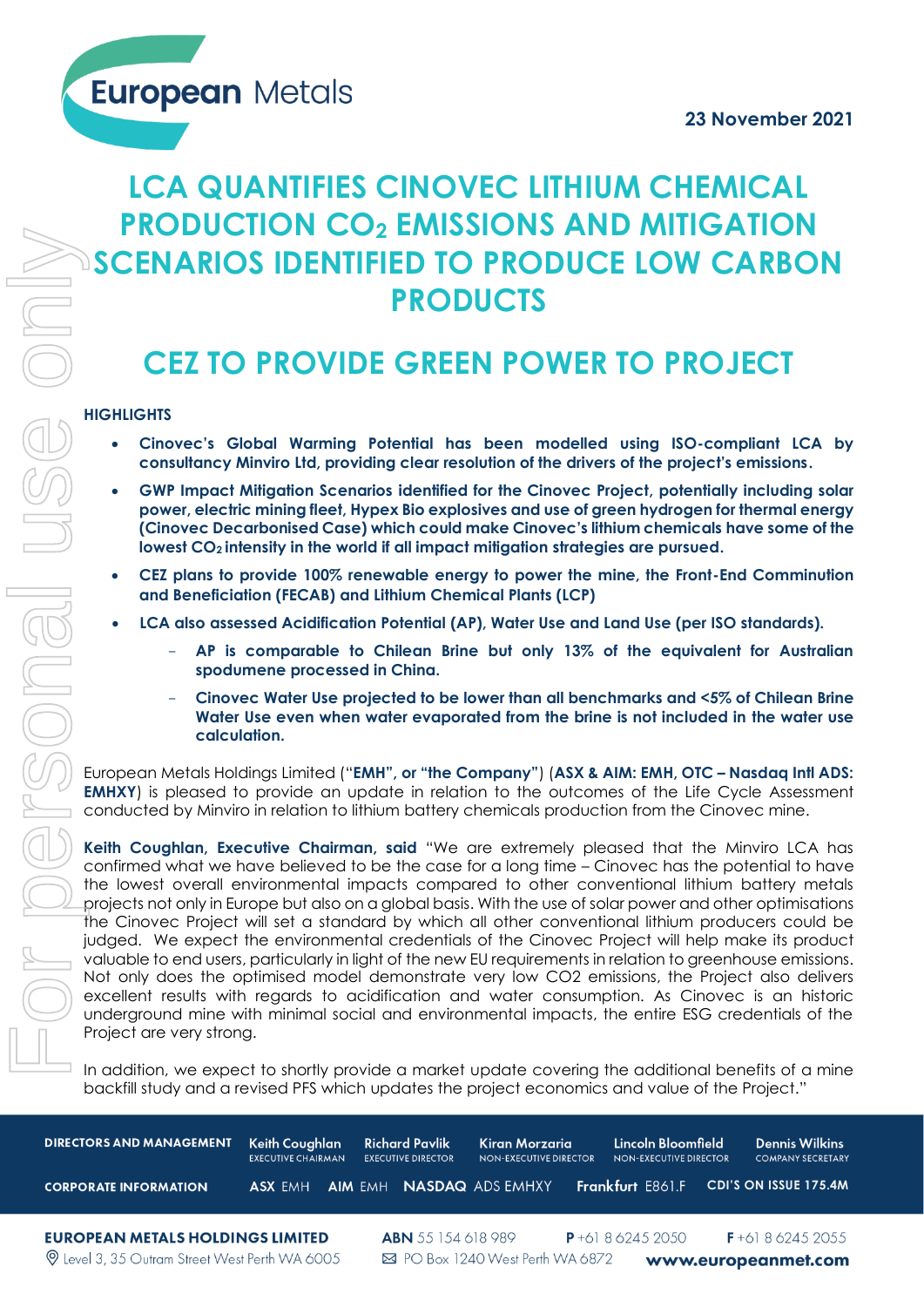#### **MINE, FECAB AND LCP TO BE POWERED BY SOLAR POWER PLANT**

CEZ, EMH's joint venture partner in in the Cinovec Lithium Project, plans to provide 100% renewable energy to power the mine, the Front-End Comminution and Beneficiation (FECAB) And Lithium Chemical Plants (LCP). CEZ currently owns renewables installations with aggregate power generation capacity of 1720 MW. This capacity will increase by 1500 MW by 2025.

The renewable energy sources will be capable of providing all the required power for all aspects of the Cinovec Project including the mine, the FECAB plant as well as the Lithium Chemical Plant under normal operating conditions. The Company is also considering the use of electric mining equipment to further reduce the CO<sup>2</sup> footprint at Cinovec.

#### **CINOVEC LIFE CYCLE ASSESSMENT**

**European Metals** 

As previously announced, Minviro (a UK-based and globally recognised sustainability and life cycle assessment consultancy) was engaged to conduct a Life Cycle Assessment (**LCA**) for the Cinovec Project's proposed lithium battery-grade chemicals, Lithium Carbonate (**Li2CO3**) and Lithium Hydroxide Monohydrate (**LiOH**) (refer to the Company's ASX release dated 10 June 2021). The LCA was completed at the end of 3Q21 and the full results underwent independent external QA/QC peer review, including ISO compliance review, before finalisation.

The Minviro work has assessed the LCA for both  $Li<sub>2</sub>CO<sub>3</sub>$  and LiOH based upon the PFS studies published by EMH for Li2CO<sup>3</sup> (refer to the Company's ASX release dated 19 April 2017) and LiOH (refer to the Company's ASX release dated 17 June 2019) (together the **PFS**). The work included assessments of Global Warming Potential (**GWP**), Acidification Potential (**AP**), Water Use and Land Use compared with the most relevant global benchmarks with proven flowsheets for lithium chemicals production (Chilean brine; Australian spodumene; and US sedimentary clay).

Minviro also assessed GWP reduction strategies being advanced by Geomet management (as part of the ongoing Definitive Feasibility Study) to reduce the carbon footprint of Cinovec, including full electrification of the mine and mining vehicle fleet; sourcing all electrical power for both the mine and lithium processing plant from a proposed co-developed photovoltaic cell array adjacent to the Cinovec processing plant; and green hydrogen as replacement for conventional gas in the ore roasting process (**Decarbonization Case**).

The LCA was conducted according to the requirements of the ISO-14040:2006 and ISO-14044:2006, including a third-party review from LCA experts to ensure that the LCA study is scientifically robust.

#### **Results of the Life Cycle Assessment**

#### **LiOH Production**

LiOH products can have different environmental impacts depending on the natural resource they are produced from and the process technology chosen in flowsheets. A comparison of how the Cínovec LiOH product will compare to existing process pathways is shown below in Figure 1.

The GWP for the Cinovec PFS case is expected to be around  $16.6$  kg CO<sub>2</sub> eq. per kg LiOH. For LiOH from Chilean brine, the GWP is estimated to be 6.6 kg  $CO<sub>2</sub>$  eq. per kg LiOH. For Australian spodumene converted in China the impact is 15.5 kg CO<sub>2</sub> eq. per kg LiOH. LiOH produced from Nevada sedimentary clay resources has a GWP that is calculated to be 20.7 kg  $CO<sub>2</sub>$  eq. per kg LiOH. The GWP calculated for the Cinovec Decarbonised case which would involve a number of significant modifications to the project as considered in the 2019 PFS could be one of the lowest in the world, estimated to be around 2.9 kg CO<sup>2</sup> eq. per kg LiOH km from the CWP in the CWP in the CWP interest.<br>
The three words are provide the Port of CWP interest.<br>
The three words as the port of the CWP impacts as delivered at the same end-users. The three words are the CWP impacts

For all five production routes shown in Figure 1 the chemical processing is the largest driver of the impact. Transport is minimal for all routes except for the Australian spodumene route, where the spodumene concentrate is transported to China; and the LiOH product from all production routes is transported 400

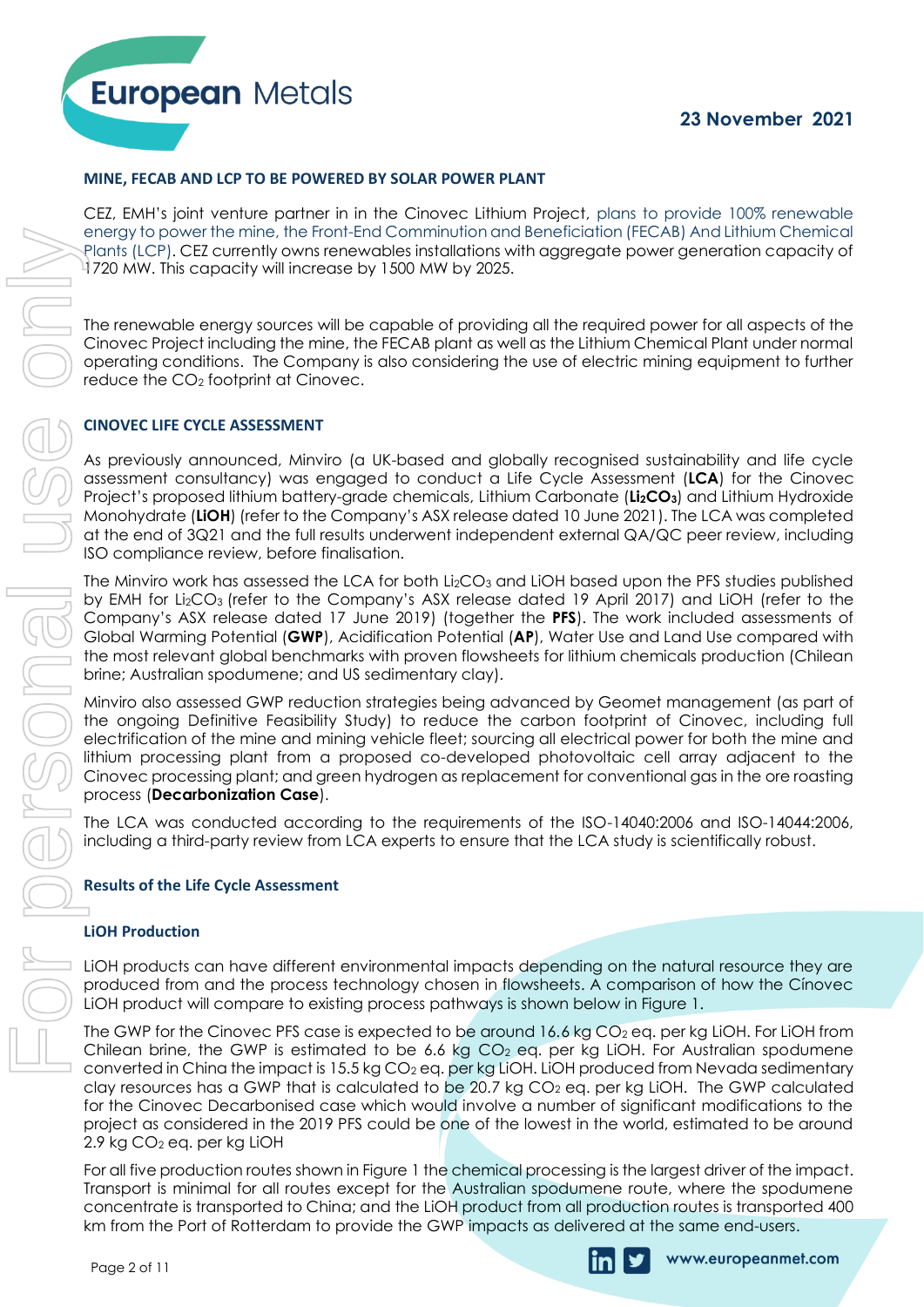www.europeanmet.com



# **Global Warming Potential of Different Hydroxide Products**

**European Metals** 



Figure 1: GWP Impact of LiOH produced from Cinovec PFS (2019), the theoretical Cinovec Decarbonised Case, for Chilean Brine, Australian Spodumene converted in China and US Sedimentary Clay. Source: Minviro

The Acidification Potential (AP) impact of the Cínovec product and the three comparison scenarios is shown in Figure 2. The AP impact for Chilean brine is the lowest: 0.03 mol H<sup>+</sup> eq. per kg LiOH, followed by the AP impact of the Cínovec project which is calculated to be 0.05 mol H<sup>+</sup> eq. per kg LiOH. The AP impact is much higher for the spodumene production route and the US sediment route: 0.47 and 0.36 mol H+ eq. per kg LiOH respectively. This is mainly due to the embodied AP impact of sodium hydroxide used in the process. The AP impact of the Cinovec Decarbonised scenario is not included, as for a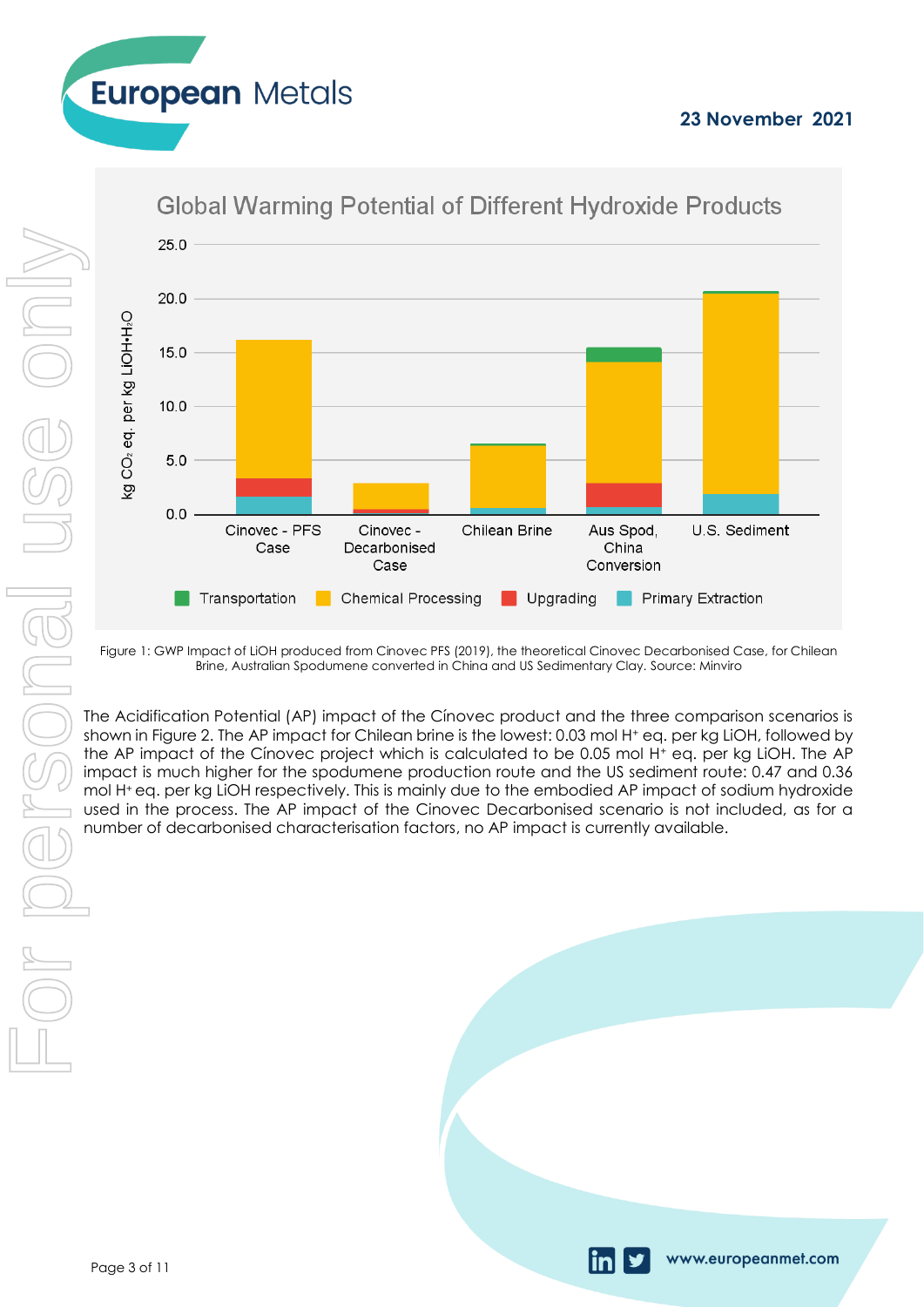www.europeanmet.com





Figure 2: AP Impact of LiOH produced from Cinovec PFS (2019) and for Chilean Brine, Australian Spodumene converted in China and US Sedimentary Clay. Source: Minviro

The water use impact for the four scenarios is shown in Figure 3. The water use has been split into direct water use and the associated increase of the AWARE water scarcity factor. For all three comparison scenarios, a water scarcity factor is used according to the AWARE Methodology used by Minviro for comparing freshwater use at different locations. Since the Atacama is the driest place in the world, freshwater use is considered 100x more impactful to ecosystems than it is in places like the Czech Republic where there is plenty of water. Again, the Cínovec Decarbonised scenario is not included, as the impact on water use of the decarbonisation scenarios is not available.



Figure 3: Water Impact of LiOH produced from Cinovec PFS (2019) and for Chilean Brine, Australian Spodumene converted in China and US Sedimentary Clay. Source: Minviro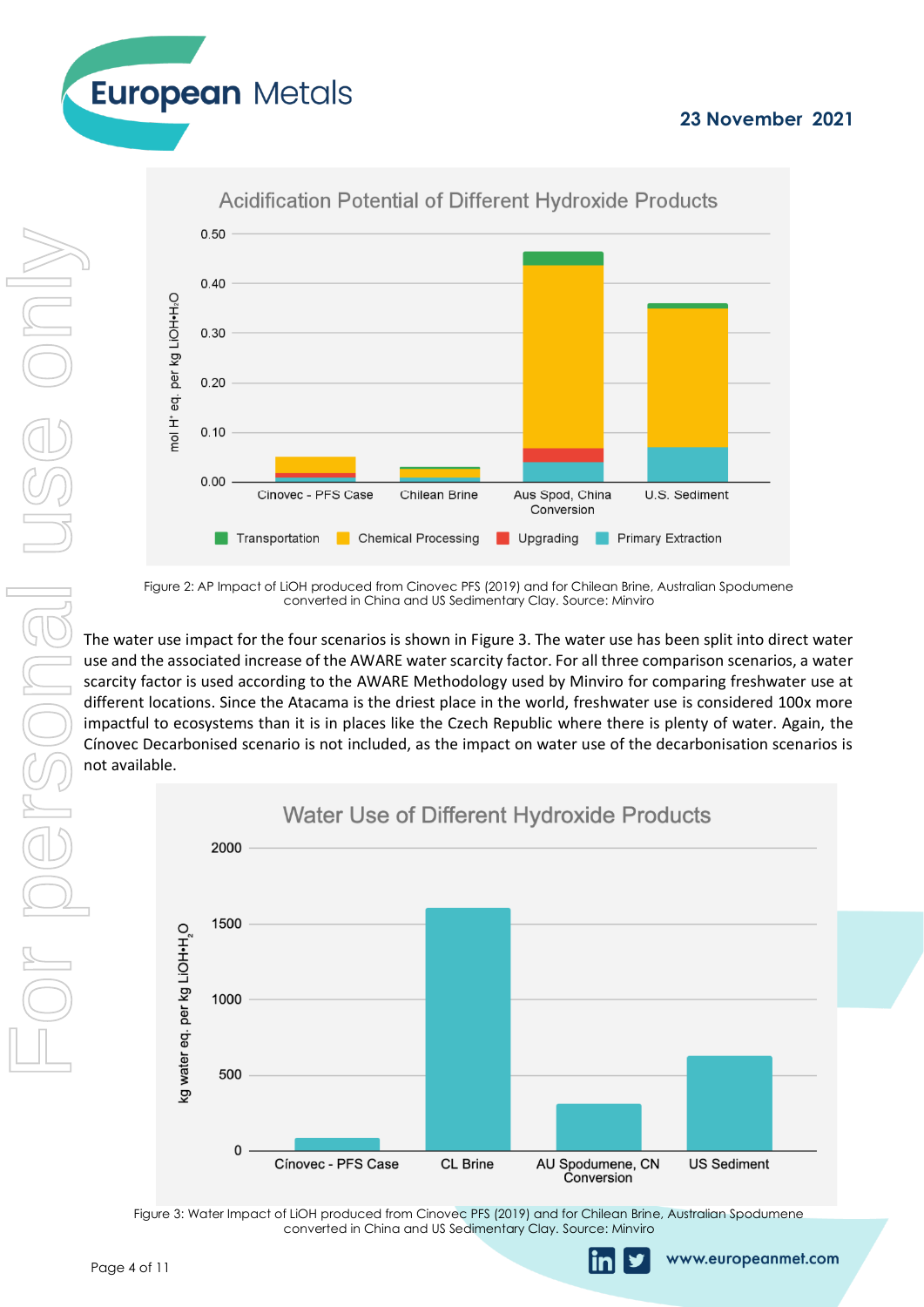

#### **Li2CO<sup>3</sup> Production**

 $\mathsf{A}s$  with LiOH, Li $_{2}$ CO $_{3}$  products can have different environmental impacts depending on the natural resource they are produced from and the process technology chosen in flowsheets. A comparison of how the Cínovec carbonates product GWP impact will compare to existing process pathways is shown below in Figure 4.

The GWP calculated for the Chilean brine is the lowest: 2.7 kg  $CO<sub>2</sub>$  eq. per kg Li<sub>2</sub>CO<sub>3</sub>. For the Cinovec PFS case, the Li<sub>2</sub>CO<sub>3</sub> product has a GWP of 15.2 kg CO<sub>2</sub> eq. per kg Li<sub>2</sub>CO<sub>3</sub>. Li<sub>2</sub>CO<sub>3</sub> produced from Nevada sedimentary clay resources has a GWP that is calculated to be 18.1 kg  $CO<sub>2</sub>$  eq. per kg Li<sub>2</sub>CO<sub>3</sub>. For Australian spodumene converted in China the impact is 24.2 kg  $CO<sub>2</sub>$ eg. per kg Li<sub>2</sub>CO<sub>3</sub>. Li<sub>2</sub>CO<sub>3</sub> produced from the Cinovec De-carbonised case has a GWP that is calculated to be 2.4 kg  $CO<sub>2</sub>$  eq. per kg Li<sub>2</sub>CO<sub>3</sub>.

For all production routes shown, the chemical processing is again the largest driver of the impact. Transport impact is minimal for all routes except for the Australian spodumene route, where the spodumene concentrate is transported to China and the Li<sub>2</sub>CO<sub>3</sub> product from all production routes is transported 400 km from the Port of Rotterdam to provide the GWP impacts as delivered at the same end-users.



Figure 4: GWP Impact of Li<sub>2</sub>CO<sub>3</sub> produced from Cinovec PFS (2019), the theoretical Cinovec Decarbonised Case, for Chilean Brine, Australian Spodumene converted in China and US Sedimentary Clay. Source: Minviro

The AP impact of the Cínovec product and the three comparison scenarios is shown in Figure 5. The AP impact for Chilean brine is the lowest: 0.03 mol H+ eq. per kg Li2CO3. The AP impact calculated for the Cínovec PFS case is 0.05 mol H+ eq. per kg Li<sub>2</sub>CO<sub>3</sub>. The AP impact for Li<sub>2</sub>CO<sub>3</sub> produced from spodumene is again higher: 0.28 mol H+ eq. per kg Li2CO3. For US Sedimentary Clay, the AP impact is calculated to

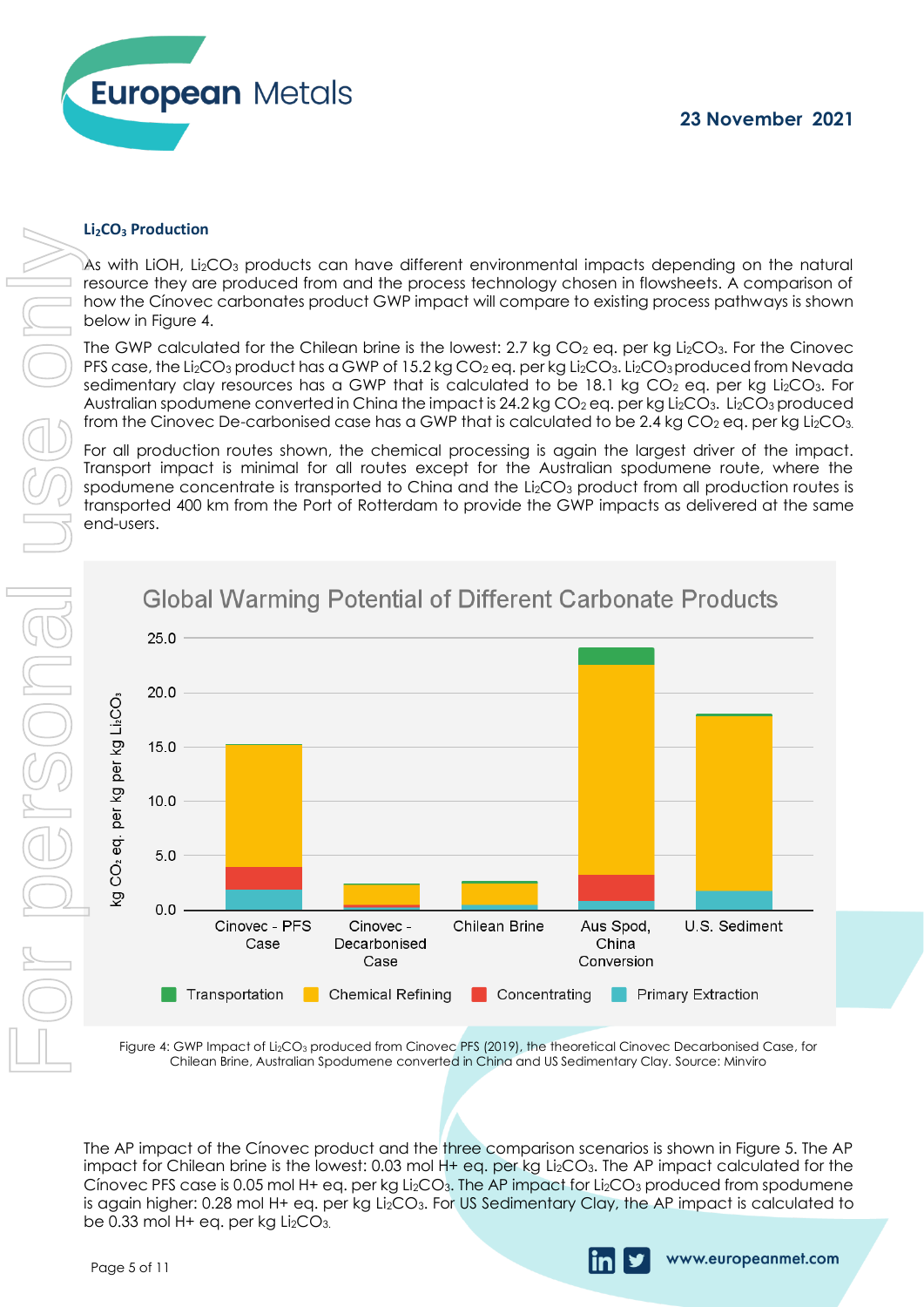www.europeanmet.com





Figure 5: AP Impact of Li<sub>2</sub>CO<sub>3</sub> produced from Cinovec PFS (2019), for Chilean Brine, Australian Spodumene converted in China and US Sedimentary Clay. Source: Minviro

The water use impact for the four scenarios is shown in Figure 6. The decarbonised scenario is not included. The water use has been split into direct water use and the associated regional water consumption increases due the AWARE water scarcity factor. For all three comparison scenarios the increase due to the water scarcity impact increases the water impact significantly compared to the direct water use and the water use of consumed electricity and materials. The water use impact of the Cinovec Li2CO3 product is 68.7 kg water eq. per kg Li2CO3.



Figure 6: Water Impact of Li<sub>2</sub>CO<sub>3</sub> produced from Cinovec PFS (2019), for Chilean Brine, Australian Spodumene converted in China and US Sedimentary Clay. Source: Minviro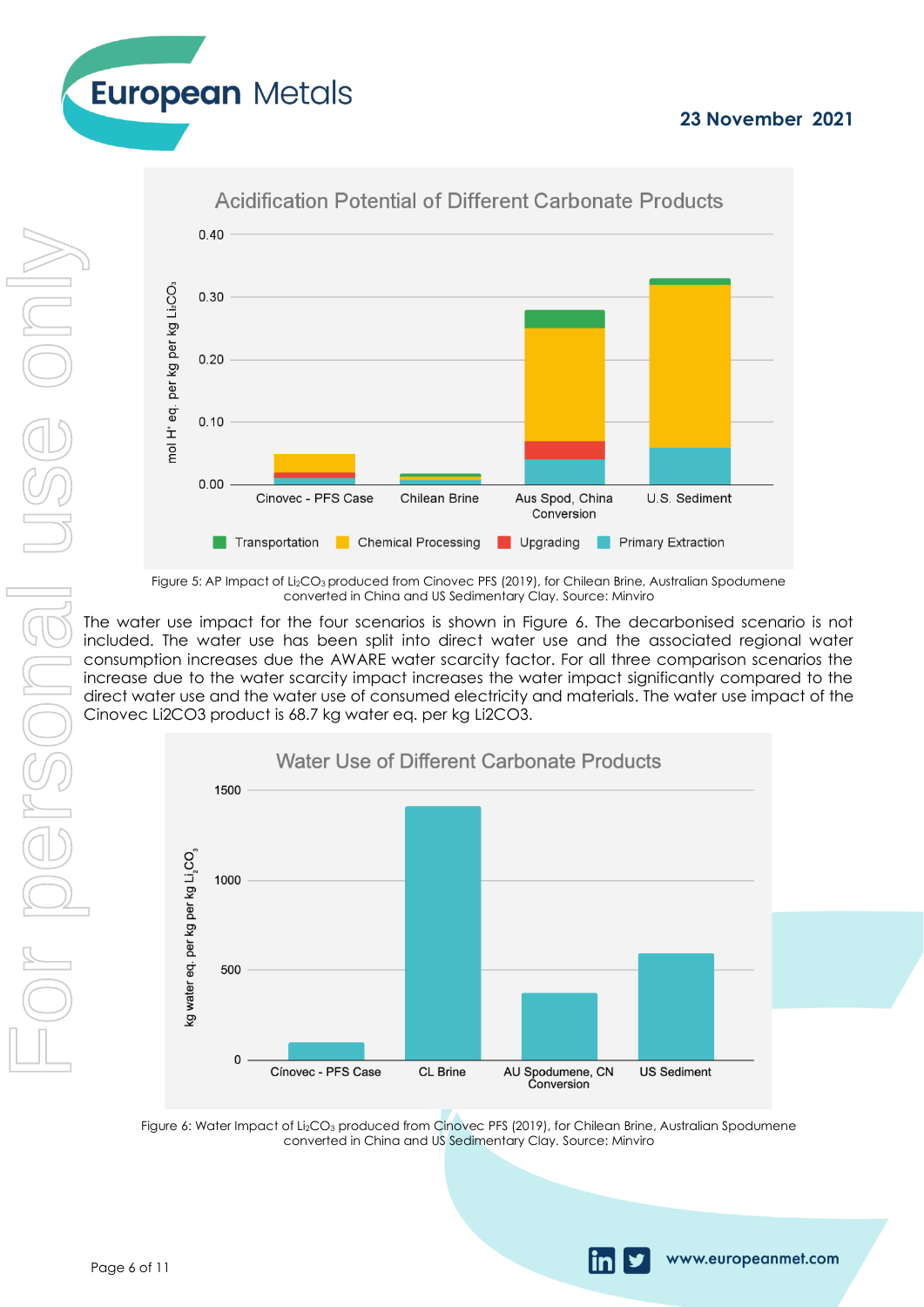

www.europeanmet.com

#### **GWP IMPACT MITIGATION SCENARIOS FOR THE CINOVEC PROJECT (CINOVEC DECARBONISATION CASE)**

#### **2030 Czech Electricity Grid mix**

CEZ s.a. notified Minviro that the electricity generation within the Czech Republic will reduce its reliance on coal as a primary means of electricity generation by 2030. The revised grid mix was modelled by Minviro.

When assuming the Czech electricity grid mix for 2030, the GWP of impact of the LiOH product decreases from 16.6 to 12.1 kg CO<sub>2</sub> eq. per kg LiOH. For Li<sub>2</sub>CO<sub>3</sub>, the GWP impact decreases from 15.7 to 11.1 kg CO<sub>2</sub> eq. per kg Li<sub>2</sub>CO<sub>3</sub> for the Czech Republic 2030 electricity grid mix.

#### **Solar Power Plant**

When renewable electricity is incorporated from a photovoltaic source, the contribution of the GWP impact of electricity reduces from 7.9 kg  $CO<sub>2</sub>$  eg. per kg LiOH (Czech Republic grid) to 1.0 kg  $CO<sub>2</sub>$  eg. per kg LiOH (photovoltaic). This is primarily due to the GWP intensity of the existing Czech grid, which is reliant on lignite coal. For a scenario where the electricity used by the Cínovec projects comes from a photovoltaic source, the GWP impact of the LiOH reduces from the original value of 16.6kg  $CO<sub>2</sub>$  eq. per kg LiOH to 9.7 kg  $CO<sub>2</sub>$  eq. per kg LiOH.

#### **Electric Mining Fleet**

For a scenario where the existing diesel fuelled fleet is replaced by an electric underground mining fleet, the contribution of the GWP impact of the mining fleet reduces from 0.5 kg CO<sub>2</sub> eq. per kg LiOH (diesel fuelled) to 0.1 kg CO<sub>2</sub> eq. per kg LiOH (electric, assuming a photovoltaic electricity source). For a scenario where the electricity from the Cínovec projects comes from a photovoltaic source and the mining fleet is assumed to be electric, the GWP impact of the LiOH product is 9.2 kg  $CO<sub>2</sub>$  eq. per kg LiOH.

#### **Hypex 50 Explosives**

When replacing the conventional emulsion with Hypex50 explosives, used to liberate the ore and for underground development, of which 96% consists of hydrogen peroxide and water, the contribution of the explosives to the GWP impact reduces from 0.3 kg  $CO<sub>2</sub>$  eq. per kg LiOH (conventional emulsion) to 0.1 kg CO<sup>2</sup> eq. per kg LiOH (Hypex50 bio explosives). For a scenario where the explosives are sourced from Hypex50, the electricity is sourced from a renewable photovoltaic source and the underground mining fleet is electric, the GWP impact on the LiOH product is 9.0 kg CO $_2$  eq. per kg LiOH.

#### **Use of Hydrogen**

In the fourth scenario, it is assumed that the thermal energy provided to the underground mine and the chemical plant through the combustion of natural gas is supplied by hydrogen that is produced using photovoltaic electricity. When replacing natural gas by hydrogen as a thermal energy source for the chemical plant and underground mine, the GWP impact of the thermal energy requirements reduces from 5.7 kg CO<sub>2</sub> eq. per kg LiOH (natural gas) to 0.8 kg CO<sub>2</sub> eq. per kg LiOH (photovoltaic produced hydrogen). In a scenario where it assumed that all electricity consumed by the Cínovec project is produced from a photovoltaic source, the underground mining fleet is electric, the explosives are Hypex50 Bio and the thermal energy used by the underground mine and the chemical plant comes From the cost of the overall GWP impact on the state of the state of the overall GWP inpact on the CWP inpact of the CWP inpact of the CWP inpact of the CWP inpact of the CWP inpact of the CWP inpact of the CWP inpact of t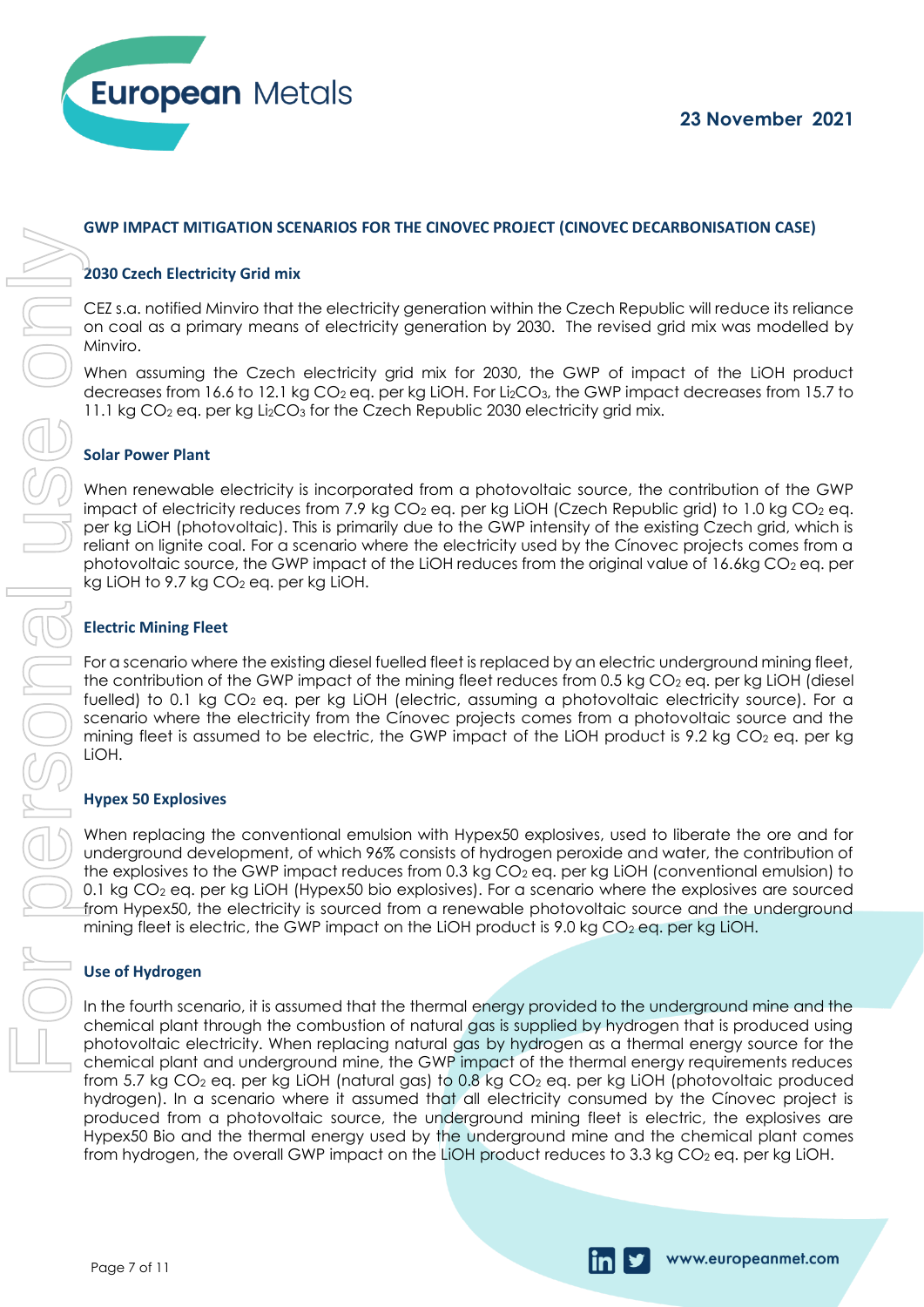

www.europeanmet.com

#### **Impact Mitigation scenario analysis**

The GWP impact of the decarbonisation scenarios on mining, concentrating, chemical refining and transport stage of the Cínovec project's LiOH product in the PFS case is shown in the waterfall chart contained below in Figure 7. When all four decarbonizing scenarios are utilised, the GWP impact  $r$ educes from 16.6 to 3.3 kg CO<sub>2</sub> eg. per kg LiOH.

Source: Minviro



Figure 7: Reduction in GWP of LiOH for Decarbonization Scenarios.

These four scenarios also have been investigated for Li<sub>2</sub>CO<sub>3</sub>. The GWP impact of the decarbonisation scenarios on mining, concentrating, chemical refining and transport stage of the Cínovec project's Li2CO<sup>3</sup> product in the PFS case is shown in the waterfall chart contained below in Figure 8. When all four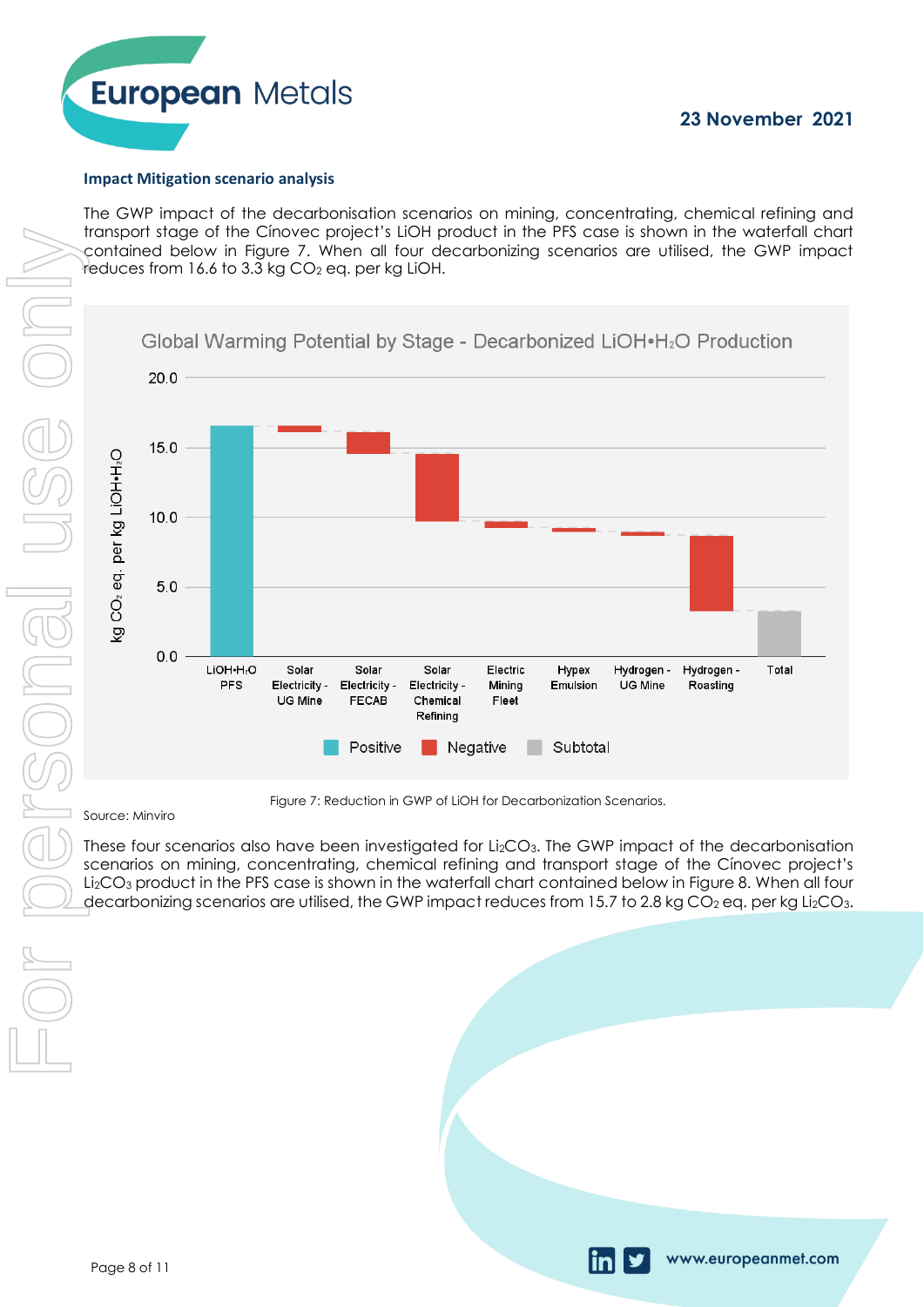

Figure 8: Reduction in GWP of Li2CO3 for Decarbonisation Scenarios. Source: Minviro

# **BACKGROUND INFORMATION ON CINOVEC**

### **Cinovec Lithium/Tin Project**

**European Metals** 

Geomet s.r.o. controls the mineral exploration licenses awarded by the Czech State over the Cinovec Lithium/Tin Project. Geomet has been granted a preliminary mining permit by the Ministry of Environment and the Ministry of Industry. The company is owned 49% by EMH and 51% by CEZ a.s. through its wholly owned subsidiary, SDAS. Cinovec hosts a globally significant hard rock lithium deposit with a total Measured Mineral Resource of 53.3Mt at 0.47% Li2O and 0.08% Sn, Indicated Mineral Resource of 361.9Mt at 0.45% Li2O and 0.04% Sn and an Inferred Mineral Resource of 295Mt at 0.39% Li2O and 0.04% Sn containing a combined 7.39 million tonnes Li<sub>2</sub>CO<sub>3</sub> Equivalent and 263kt of tin (refer to the Company's ASX release dated 13 October 2021) **(Resource Upgrade at Cinovec Lithium Project).**

An initial Probable Ore Reserve of 34.5Mt at 0.65% Li2O and 0.09% Sn reported 4 July 2017 (**Cinovec Maiden Ore Reserve – Further Information**) has been declared to cover the first 20 years mining at an output of 22,500tpa of Li2CO<sup>3</sup> (refer to the Company's ASX release dated 11 July 2018) (**Cinovec Production Modelled to Increase to 22,500tpa of Li2CO3**).

This makes Cinovec the largest hard rock lithium deposit in Europe, the fourth largest non-brine deposit in the world and a globally significant tin resource.

The deposit has previously had over 400,000 tonnes of ore mined as a trial sub-level open stope underground mining operation.

In June 2019 EMH completed an updated Preliminary Feasibility Study, conducted by specialist

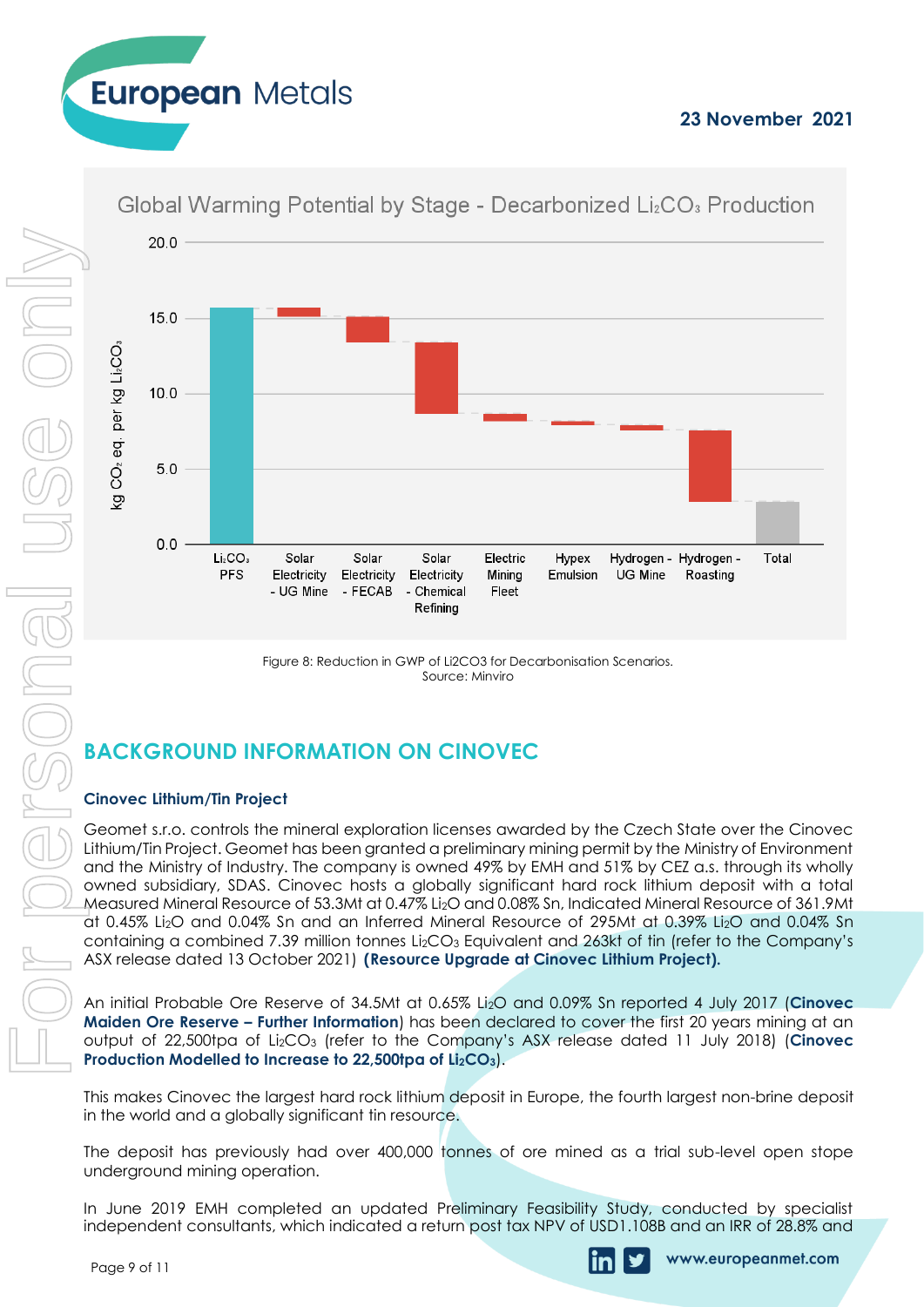

confirmed that the Cinovec Project is a potential low operating cost, producer of battery grade LiOH or battery grade Li<sub>2</sub>CO<sub>3</sub> as markets demand (refer Company's ASX release dated 17 June 2019). It confirmed the deposit is amenable to bulk underground mining. Metallurgical test-work has produced both battery grade LiOH and battery grade Li $_{2}CO_{3}$  in addition to high-grade tin concentrate at excellent recoveries. Cinovec is centrally located for European end-users and is well serviced by infrastructure, with a sealed road adjacent to the deposit, rail lines located 5 km north and 8 km south of the deposit and an active 22 kV transmission line running to the historic mine. As the deposit lies in an active mining region, it has strong community support.

### **CONTACT**

### **WEBSITE**

#### **ENQUIRIES:**

| active mining region, it has strong community support.                                                                                                                                     | both battery grade LiOH and battery grade Li2CO3 in addition to high-grade tin concentrate<br>excellent recoveries. Cinovec is centrally located for European end-users and is well serviced<br>infrastructure, with a sealed road adjacent to the deposit, rail lines located 5 km north and 8 km so<br>of the deposit and an active 22 kV transmission line running to the historic mine. As the deposit lies in |  |  |  |
|--------------------------------------------------------------------------------------------------------------------------------------------------------------------------------------------|--------------------------------------------------------------------------------------------------------------------------------------------------------------------------------------------------------------------------------------------------------------------------------------------------------------------------------------------------------------------------------------------------------------------|--|--|--|
| The economic viability of Cinovec has been enhanced by the recent strong increase in demand<br>lithium globally, and within Europe specifically.                                           |                                                                                                                                                                                                                                                                                                                                                                                                                    |  |  |  |
| There are no other material changes to the original information and all the material assumption<br>continue to apply to the forecasts.                                                     |                                                                                                                                                                                                                                                                                                                                                                                                                    |  |  |  |
| <b>CONTACT</b><br>For further information on this update or the Company generally, please visit our website<br>www.europeanmet.com or see full contact details at the end of this release. |                                                                                                                                                                                                                                                                                                                                                                                                                    |  |  |  |
| <b>WEBSITE</b>                                                                                                                                                                             |                                                                                                                                                                                                                                                                                                                                                                                                                    |  |  |  |
|                                                                                                                                                                                            | A copy of this announcement is available from the Company's website at www.europeanmet.com                                                                                                                                                                                                                                                                                                                         |  |  |  |
| <b>ENQUIRIES:</b>                                                                                                                                                                          |                                                                                                                                                                                                                                                                                                                                                                                                                    |  |  |  |
| <b>European Metals Holdings Limited</b><br>Keith Coughlan, Executive Chairman                                                                                                              | Tel: +61 (0) 419 996 333<br>Email: keith@europeanmet.com                                                                                                                                                                                                                                                                                                                                                           |  |  |  |
| Kiran Morzaria, Non-Executive Director                                                                                                                                                     | Tel: +44 (0) 20 7440 0647                                                                                                                                                                                                                                                                                                                                                                                          |  |  |  |
| Dennis Wilkins, Company Secretary                                                                                                                                                          | Tel: +61 (0) 417 945 049<br>Email: dennis@europeanmet.com                                                                                                                                                                                                                                                                                                                                                          |  |  |  |
| <b>WH Ireland Ltd (Nomad &amp; Joint Broker)</b><br>James Joyce/ Darshan Patel<br>(Corporate Finance)<br>Harry Ansell/Jasper Berry (Broking)                                               | Tel: +44 (0) 20 7220 1666                                                                                                                                                                                                                                                                                                                                                                                          |  |  |  |
| <b>Shard Capital (Joint Broker)</b><br>Damon Heath<br>Erik Woolgar                                                                                                                         | Tel: +44 (0) 20 7186 9950                                                                                                                                                                                                                                                                                                                                                                                          |  |  |  |
| <b>Blytheweigh (Financial PR)</b><br>Tim Blythe<br>Megan Ray                                                                                                                               | Tel: +44 (0) 20 7138 3222                                                                                                                                                                                                                                                                                                                                                                                          |  |  |  |
| <b>Chapter 1 Advisors (Financial PR - Aus)</b><br>David Tasker                                                                                                                             | Tel: +61 (0) 433 112 936                                                                                                                                                                                                                                                                                                                                                                                           |  |  |  |
|                                                                                                                                                                                            | The information contained within this announcement is considered to be inside information, for t<br>purposes of Article 7 of EU Regulation 596/2014, prior to its release. The person who authorised for t<br>release of this announcement on behalf of the Company was Keith Coughlan, Executive Chairman.                                                                                                        |  |  |  |

The information contained within this announcement is considered to be inside information, for the purposes of Article 7 of EU Regulation 596/2014, prior to its release. The person who authorised for the